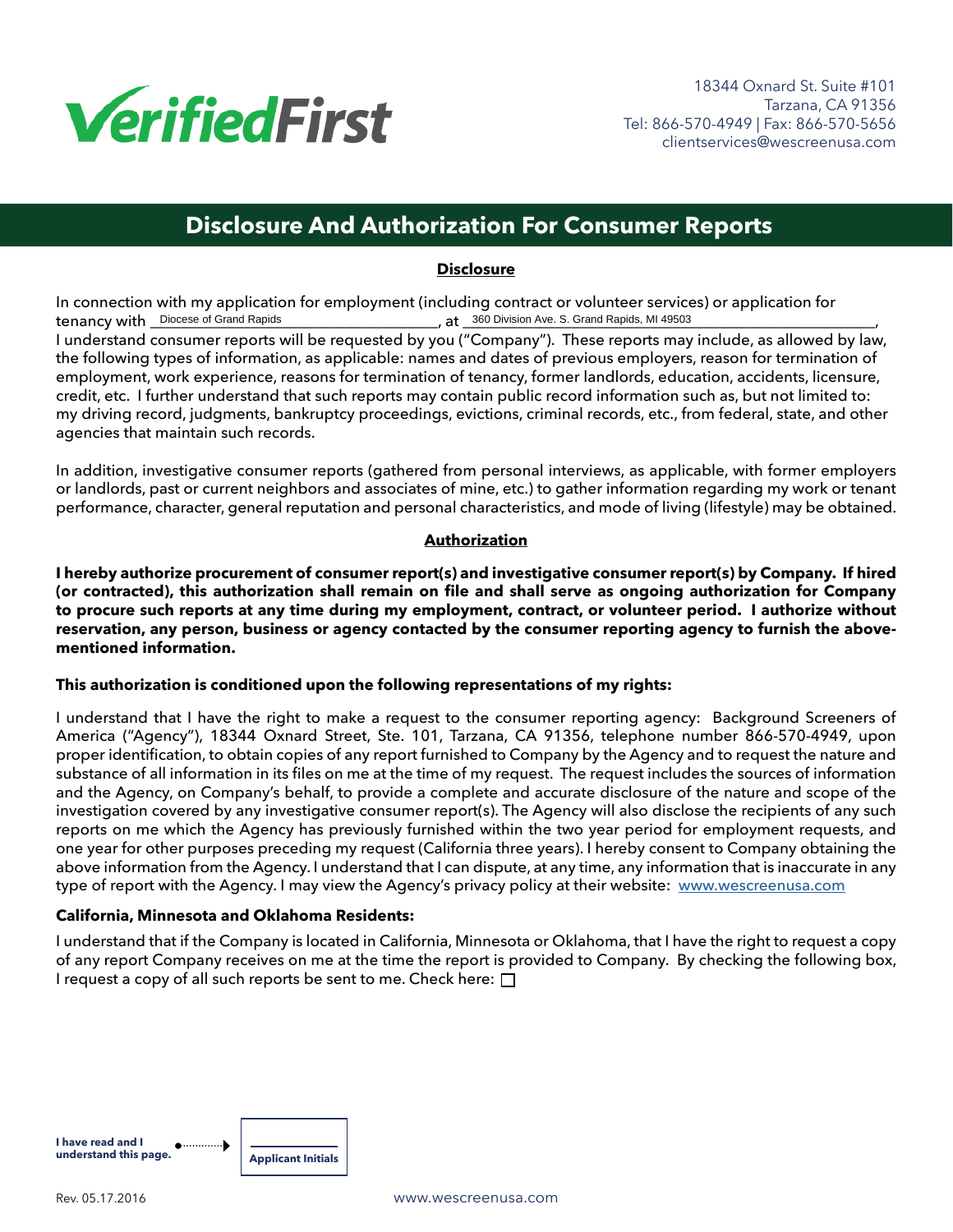#### **California Applicants:**

As a California applicant, I understand that I have the right under Section 1786.22 of the California Civil Code to contact the Agency during reasonable hours (9:00 a.m. to 5:00 p.m. (PTZ) Monday through Friday) to obtain all information in Agency's file for my review. I may obtain such information as follows: 1) In person at the Agency's offices, which address is listed above. I can have someone accompany me to the Agency's offices. Agency may require this third party to present reasonable identification. I may be required at the time of such visit to sign an authorization for the Agency to disclose to or discuss Agency's information with this third party; 2) By certified mail, if I have previously provided identification in a written request that my file be sent to me or to a third party identified by me; 3) By telephone, if I have previously provided proper identification in writing to Agency; and 4) Agency has trained personnel to explain any information in my file to me and if the file contains any information that is coded, such will be explained to me.

#### **New York Applicants:**

I understand that if I am applying for employment in New York, that I have the right to receive a copy of Article 23-A of the New York Correction Law \_\_\_\_\_\_\_\_\_(initial if this applies).

#### **Washington Applicants:**

I understand that if the report is provided to an employer in the State of Washington, that I can contact the following office for more information regarding my rights under Washington state law in regard to these reports: State of Washington Attorney General, Consumer Protection Division, 800 5th Ave, Ste. 2000, Seattle, Washington 98104-3188, (206) 464-7744.

## Please complete all of the fields below:

□ I understand that I have rights under the Fair Credit Reporting Act and I acknowledge receipt of the Summary of Rights.

| <b>Last Name:</b>                        |        | First: |                                    | <b>Middle:</b><br>Please check box if you<br>do not have a middle name. |      |  |
|------------------------------------------|--------|--------|------------------------------------|-------------------------------------------------------------------------|------|--|
| <b>Social Security #:</b>                |        |        | Date of Birth:                     |                                                                         |      |  |
| <b>Email:</b> (This is a required Field) |        |        |                                    |                                                                         |      |  |
| <b>Current Address:</b>                  |        |        | <b>Previous Address:</b>           |                                                                         |      |  |
| Street:<br>Apt or Unit #:<br>City:       | State: | Zip:   | Street:<br>Apt or Unit #:<br>City: | State:                                                                  | Zip: |  |
|                                          |        |        |                                    |                                                                         |      |  |
| <b>Drivers Lic. #:</b>                   |        |        | <b>State Issuing:</b>              |                                                                         |      |  |
| <b>Former Name/Alias:</b>                |        |        |                                    |                                                                         |      |  |
|                                          |        |        |                                    |                                                                         |      |  |
|                                          |        |        |                                    |                                                                         |      |  |

X.

Date:

**Applicant Signature**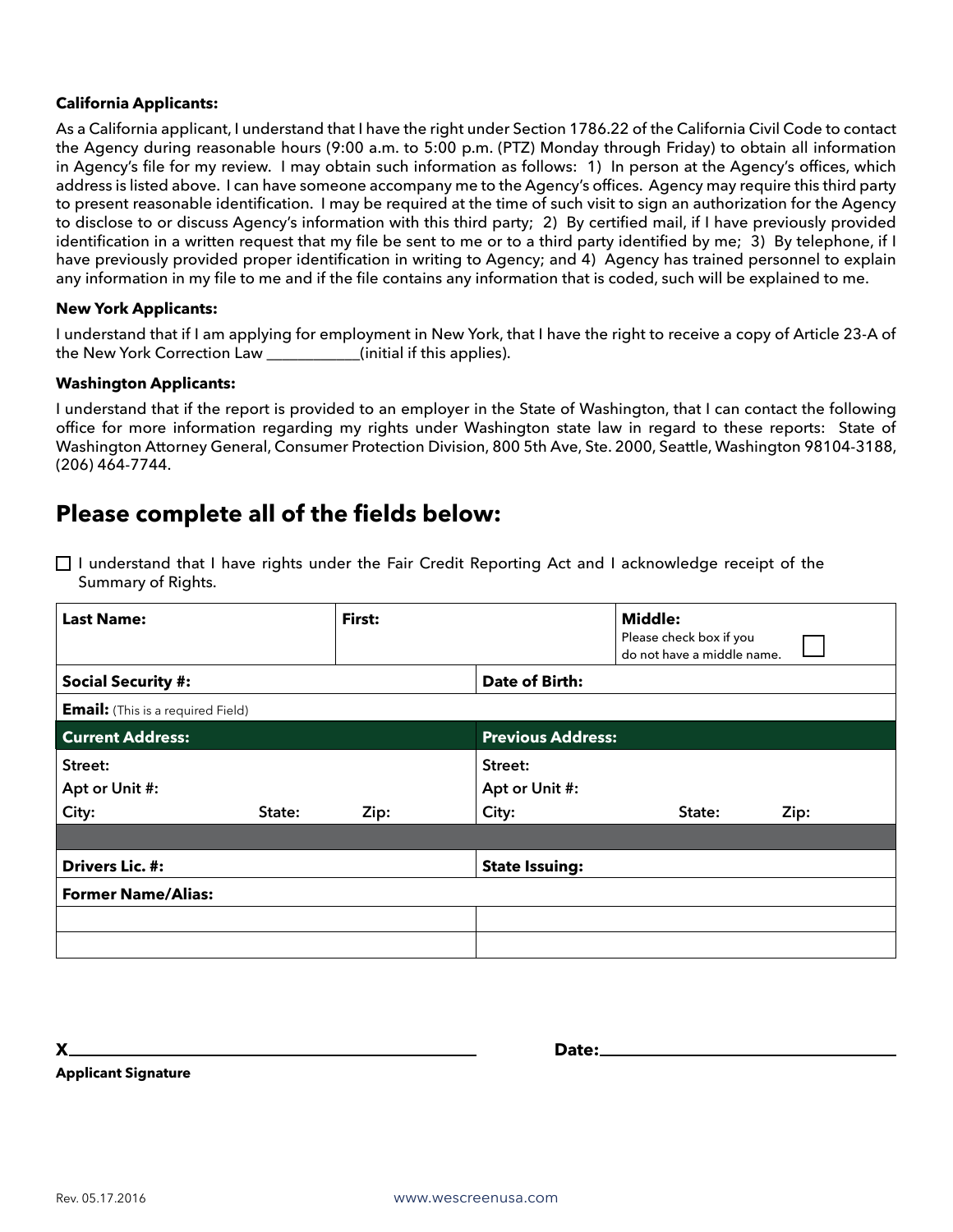Para informacion en espanol, visite www.consumerfinance.gov/learnmore o escribe a la Consumer Financial Protection Bureau, 1700 G Street N.W., Washington, DC 20552.

## A Summary of Your Rights Under the Fair Credit Reporting Act

The federal Fair Credit Reporting Act (FCRA) promotes the accuracy, fairness, and privacy of information in the files of consumer reporting agencies. There are many types of consumer reporting agencies, including credit bureaus and specialty agencies (such as agencies that sell information about check writing histories, medical records, and rental history records). Here is a summary of your major rights under the FCRA.

For more information, including information about additional rights, go to www.consumerfinance.gov/learnmore or write to: Consumer Financial Protection Bureau, 1700 G Street N.W., Washington, DC 20552.

- You must be told if information in your file has been used against you. Anyone who uses a credit report or another type of consumer report to deny your application for credit, insurance, or employment - or to take another adverse action against you must tell you, and must give you the name, address, and phone number of the agency that provided the information.
- You have the right to know what is in your file. You may request and obtain all the information about you in the files of a consumer reporting agency (your "file disclosure"). You will be required to provide proper identification, which may include your Social Security number. In many cases, the disclosure will be free. You are entitled to a free file disclosure if:
	- a person has taken adverse action against you because of information in your credit report;
	- you are the victim of identity theft and place a fraud alert in your file;
	- your file contains inaccurate information as a result of fraud;
	- you are on public assistance;
	- you are unemployed but expect to apply for employment within 60 days.

In addition, all consumers are entitled to one free disclosure every 12 months upon request from each nationwide credit bureau and from nationwide specialty consumer reporting agencies. See www.consumerfinance.gov/learnmore for additional information.

- You have the right to ask for a credit score. Credit scores are numerical summaries of your credit-worthiness based on information from credit bureaus. You may request a credit score from consumer reporting agencies that create scores or distribute scores used in residential real property loans, but you will have to pay for it. In some mortgage transactions, you will receive credit score information for free from the mortgage lender.
- You have the right to dispute incomplete or inaccurate information. If you identify information in your file that is incomplete or inaccurate, and report it to the consumer reporting agency, the agency must investigate unless your dispute is frivolous. See www.consumerfinance.gov/learnmore for an explanation of dispute procedures.
- Consumer reporting agencies must correct or delete inaccurate, incomplete, or unverifiable information. Inaccurate, incomplete or unverifiable information must be removed or corrected, usually within 30 days. However, a consumer reporting agency may continue to report information it has verified as accurate.
- Consumer reporting agencies may not report outdated negative information. In most cases, a consumer reporting agency may not report negative information that is more than seven years old, or bankruptcies that are more than 10 years old.
- Access to your file is limited. A consumer reporting agency may provide information about you only to people with a valid need - usually to consider an application with a creditor, insurer, employer, landlord, or other business. The FCRA specifies those with a valid need for access.
- You must give your consent for reports to be provided to employers. A consumer reporting agency may not give out information about you to your employer, or a potential employer, without your written consent given to the employer. Written consent generally is not required in the trucking industry. For more information, go to www.consumerfinance.gov/learnmore.
- You may limit "prescreened" offers of credit and insurance you get based on information in your credit report. Unsolicited "prescreened" offers for credit and insurance must include a toll-free phone number you can call if you choose to remove your name and address from the lists these offers are based on. You may opt-out with the nationwide credit bureaus at 1-888-567-8688.
- You may seek damages from violators. If a consumer reporting agency, or, in some cases, a user of consumer reports or a furnisher of information to a consumer reporting agency violates the FCRA, you may be able to sue in state or federal court.
- Identity theft victims and active duty military personnel have additional rights. For more information, visit www.consumerfinance.gov/learnmore.

**Applicant Copy** 

www.wescreenusa.com